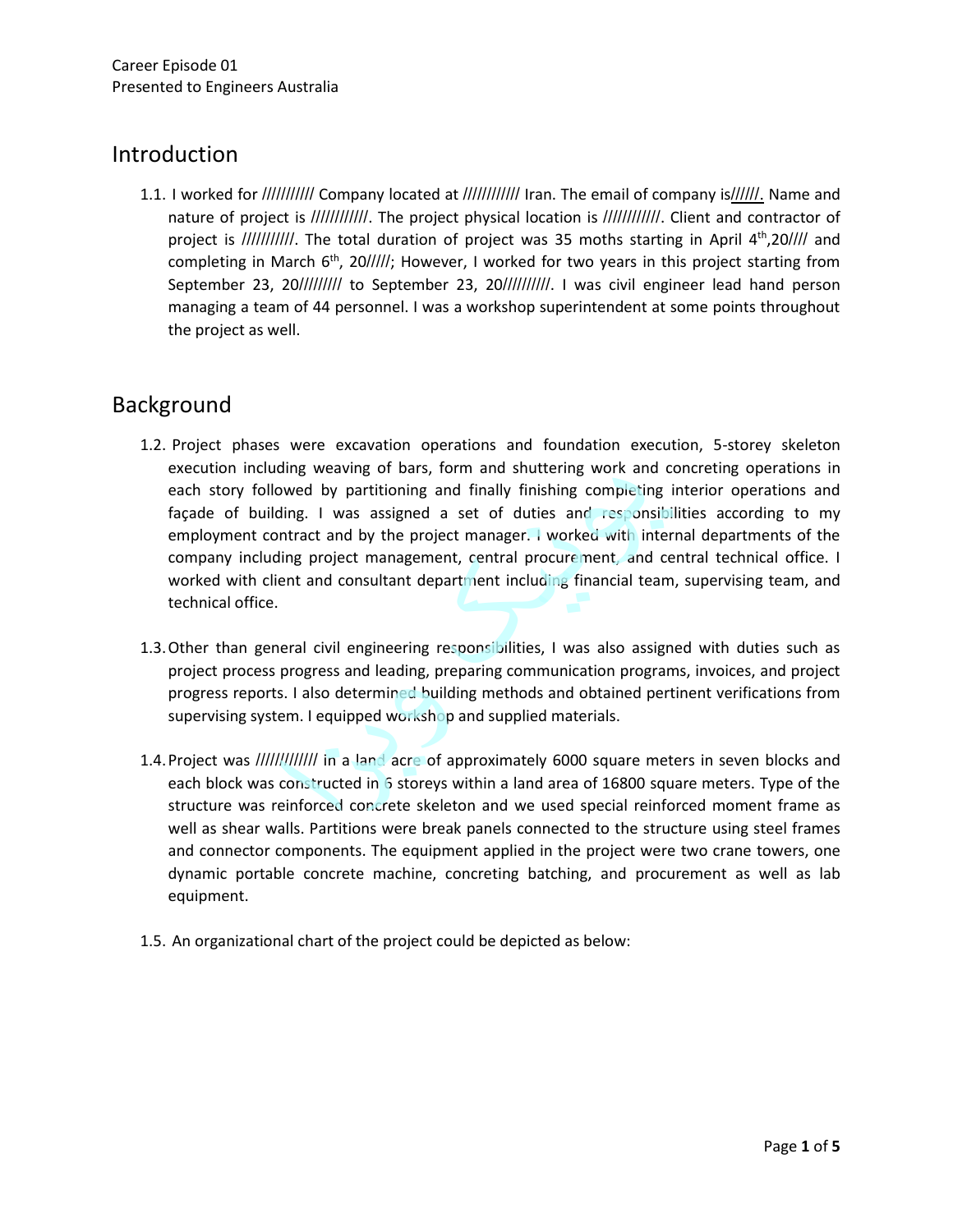

- 1.6.The start of my activities was mainly after stationing and equipment of workshop administrative equipment; I attended meetings regarding the final approval of executive drawings as provided by the consultant engineering company conducting feasibility study and supplying mechanical equipment of the workshop. To make sure of the information gained, I performed correspondence and had meetings with project control unit and technical office of the consultant engineering company.
- 1.7. In one part of the project, I had challenges for displacement of one of the interior columns inside the building in 70 centimetres toward one direction after full execution of a 6-story skeleton of ceiling in other words planting of a single column 0.6 metres away from the axe and elimination of the original column to make changes in drawings and area of several units as requested by the owners and purchasers.
- 1.8.In this design, considering the fact that one column had to be displaced only in the first floor from its place for 70 centimetres while the loads of upper story's column were in its place, as I analyzed there was a shear force of approximately 80 tons to the neighbouring beam and a maximum bending moment of about 160 tons (according to seismic analysis) to the column which could cause shear breakdown in that specific beam . Different solutions were prepared such as construction of a column of double-headed joint plus an additional steel beam in the neighbouring span with length of 7.5 metres under the original beam to increase shear capacity, analyzed there was a shear force of approximately so tons to the<br>maximum bending moment of about 160 tons (according to seisr<br>which could cause shear breakdown in that specific beam . Differe<br>such as construction of a colu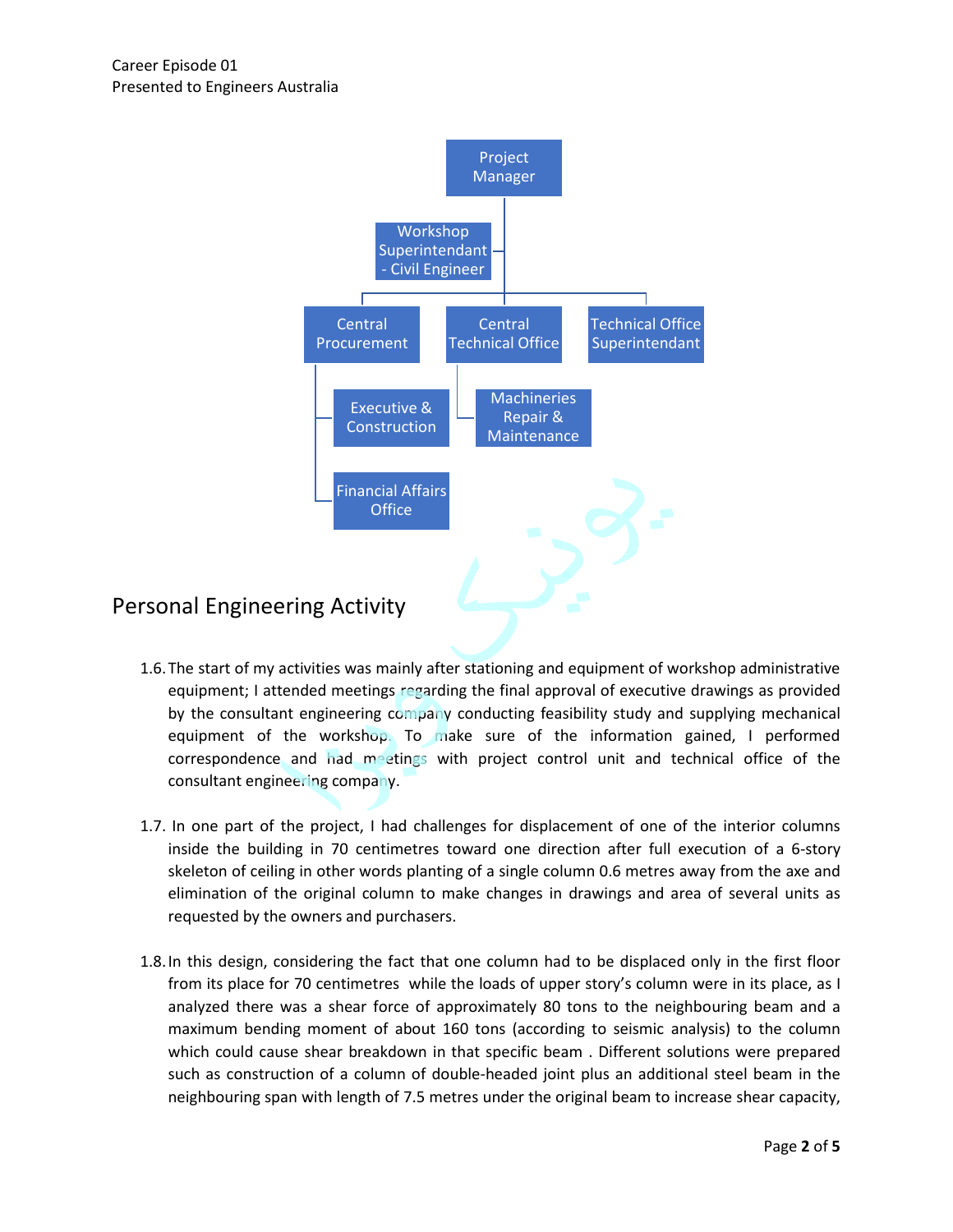but it proved rather implausible. The other solution was planting a fixed-end column with a bracket-type beam on its top, here there was the possibility that building ends up with momentary breakdown and full collapse, therefore, I ruled it out as not feasible. Finally, I came up with the solution which I had in mind and it was using a bottom-fixed end reinforced concrete column which was surrounded by steel (supporting belts) along with a diagonal 45 degree bracket member which was approved, calculated, and executed. I opted for this method as it was the only method that in manual calculations and software calculations would tolerate that amount of forces.

- 1.9.During the process, I re-modeled the whole structure and did the software modelling of the building considering the accurate values of exerted loads after applying changes at the place of partitions in the as-built drawings. I obtained the results of concrete compressive strength test from couple of structure members on a random basis to determine accurate resistance of executed members using Schmidt hammer test.
- 1.10. I used the resources below: "Iran Code 9 on National Construction Regulations", "building code requirements for structural concrete ACI318-05 and commentary" by Farminton Hills, "Notes on ACI318-02" by David A, Rabbat and Basile G. I used internet resources such as ///////.
- 1.11. Some of the software that I used repeatedly in this project were Etabs for remodelling the entire skeleton; SAP2000 as a single software for modelling the considered member and dynamic analysis method using combination of seismic effects in different stretches. In this problem, I used experimental method of collecting information mainly through internet and consulting to one of my university professors. I repeatedly used my knowledge and competency in English language so that I can mention that this project was a great opportunity for me to improve my reading skill in English language.
- 1.12. Unfortunately, the lack of safe and comfortable residential buildings in Iran is one of the current issues for the Iranian families which led to an unprecedented increase in the number of applicants for the subsidised housing as soon as it was implemented by the Iranian government ,forcing the companies involved to shrink the area of the buildings and to increase the numbers of units instead. Our company also ethically was obliged to estimate this need to obviate the current social obstacle. To include all opinions regarding the proper calculation design selection, in this regard, I spoke to 3 drafters and surveyors from consultant engineering company and analyzed their designs and primary ideas regarding the modelling software.
- 1.13. Throughout this process, I had meetings with the technical office drafting department of my own and office staff as well including construction operations superintendent as well as central office from inside the company and consultant engineering company supervisors and client financial team. We had several meetings with these entities and made decisions about the above issue. I applied wide variety of experiences and expertise for a better feasibility study and client financial team. We had several meetings with these entities and made decisions about the above issue. I applied wid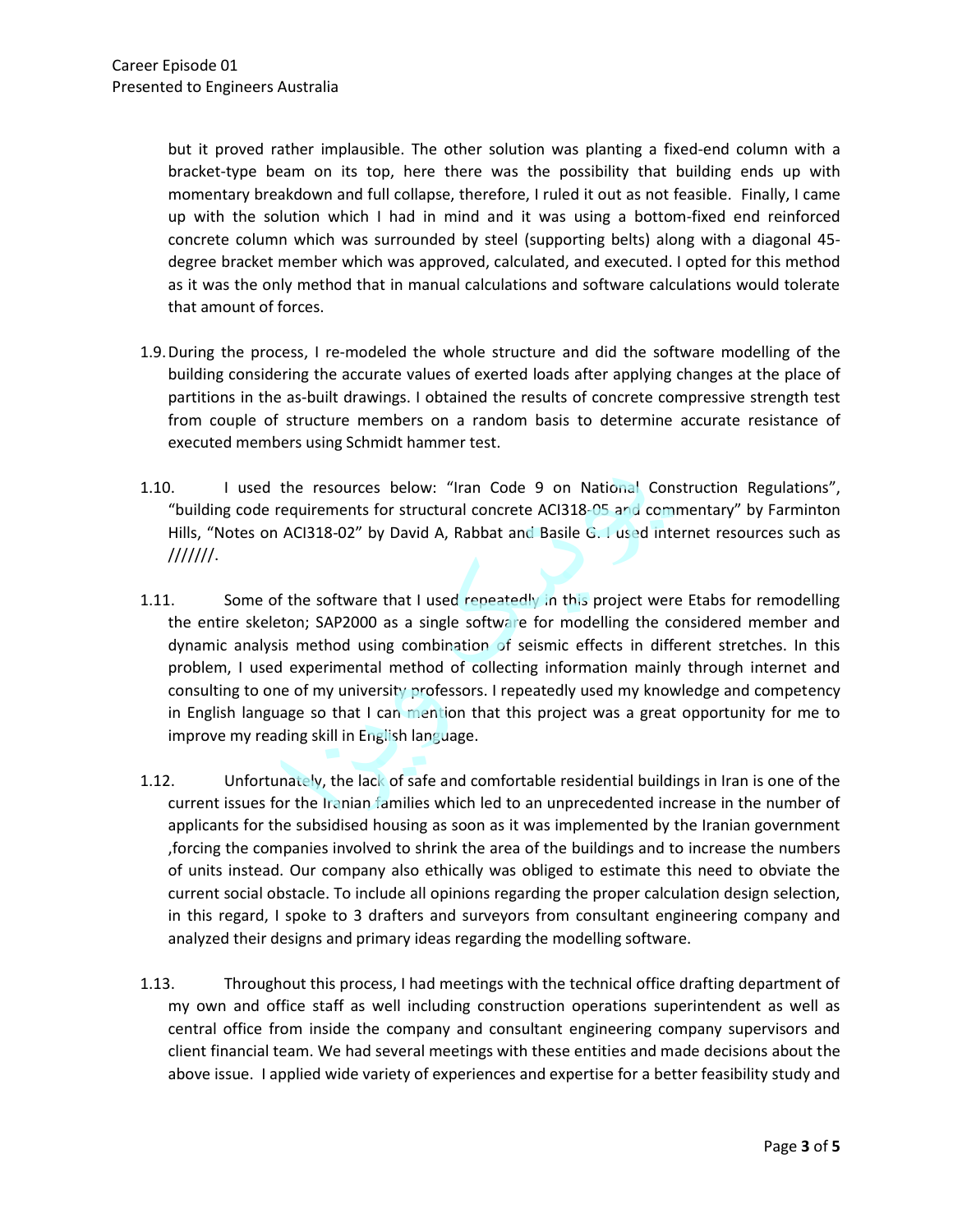comments of construction operations expert especially regarding safety regulations during construction activities.

- 1.14. Maybe, it was the first time that such a design was executed in Iran. Combining and using two concrete and steel materials then design and construction of a constructional member with simultaneous performance as column and beam supporter against shear force in a heavy structure was such an innovation that Couple of experts from Iranian Association of Civil Engineers acknowledged to say they would not dare to be involved in it.
- 1.15. I applied Iranian Code of Practice for Seismic Resistant Design 2800, Federal Emergency Management Agency (FEMA) and ABA "the national code of Iran". I worked with an architectural engineer to determine accurate location for walls and partitions after feasibility study; I also worked hand in hand with mechanical engineer to determine the location for water storage tankers over the roof to reduce load.
- 1.16. Because the member by displacement of the in-question column had to tolerate a weight of approximately 350 tons bending moment; and on the other hand, there was a dimensional limitation for the column, I had to design this column with a strength approximately twice the resistance of other members of the building, therefore, I applied FU 4000 bars with  $\varphi$ 25diameter and concrete with 350 kg/m strength, cylindrical sample could achieve this strength. For more assurance and gaining required strength, I considered silica concrete to be pumped in to the chamber form.
- 1.17. Management on the progress of as built drawings according to the pre-planned table was carried out by the project control unit and in comparison, to the general schedule of the project, I was controlling progresses. I estimated the costs by preparing interim invoices and using Parsian accounting software. I was well familiar and trained using my experiences with Parsian Accounting Software in cooperation with the central technical office.
- 1.18. Considering risks of corrective operations, I ordered further reinforcement of building by installation of reinforcement interim hydraulic jacks; in addition to make sure of the number of interim loads, I performed some calculations and installed a couple of pressure gauges in different distance all around the considered column we were going to start working on.
- 1.19. Because after the change, the building had to be resistant against gravitational, lateral, and other forces completely, we had to prevent any kind of possible periodical settlement or long term one, therefore, there was a need for accurate computations with higher than normal safety co-efficient. Considering vulnerability and high risk, throughout all stages from design to execution, I was physically present and even in many cases, I had to ask some of my experts and technicians to stay overtime in the project.
- 1.20. I applied some of my management experiences; some that I have gained throughout execution, I was physically present and even in many cases, I had to ask some of my experts and<br>technicians to stay overtime in the project.<br>1.20. I applied some of my management experiences; some that I have gained throug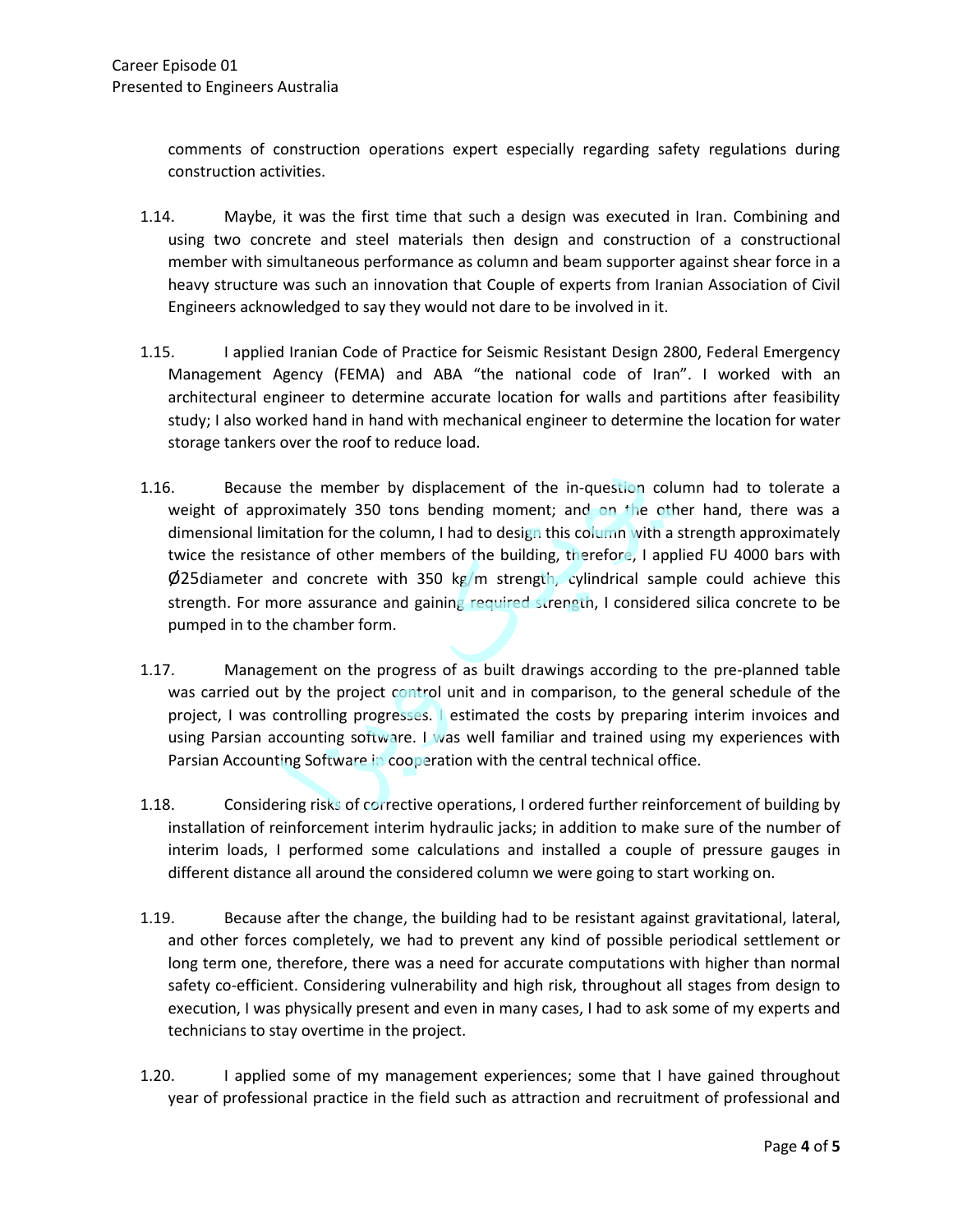loyal work force, communication skills, resistance against problems, creation of motivation in the working forces by encouraging and rewards and trying to anticipate some conditions in the project.

- 1.21. Throughout the project, to integrate the performance of workshop and create coherence, unify the team, I determined responsibilities and duties of the sub-teams such as technical office, executive office, procurement, and storage team, as well as repair and maintenance as I was responsible for. I determined responsibilities for the financial team in cooperation to the central technical office. Regarding collection of project progress reports, and reminding some of the responsibilities of team members, I was continuously present in the meetings on a weekly basis; I also had meetings with team lead hands; I had technical justification meetings as well as training meetings for a few personnel monthly.
- 1.22. During the project problems, I used resources such as FEMA code, ACI and they were usable not only in solving problem but also in quality and quantity improvement of my personal knowledge in civil engineering. Communication to the project manager either in person or throughout the reports was something maintained by myself. I sent him emails and letter as well as required copying all team leads and operations.

#### Summary

- 1.23. The project was perfectly executed but after finishing and completion of the work, I got familiar with another modern material "FRP plates" which would give us a higher level of strength if it was utilized instead of steel belts around the member.
- 1.24. This project increased my knowledge in the field of high strength concrete using chemicals and the formulas of mixing in the workshop which was a worthwhile experience for me
- 1.25. Despite the workshop situation and since it was a remote area not accessing water, electricity, and other facilities and since client promised to provide water and electricity, however since it was not attained, the project took longer and completed with a month of delay and as the first project among the //////// was submitted to client in a way that client appreciate our work in many ways. However, some authorities after the delivery of project so far have not been able to provide infrastructure facilities as agreed before the project and residents are not happy about it.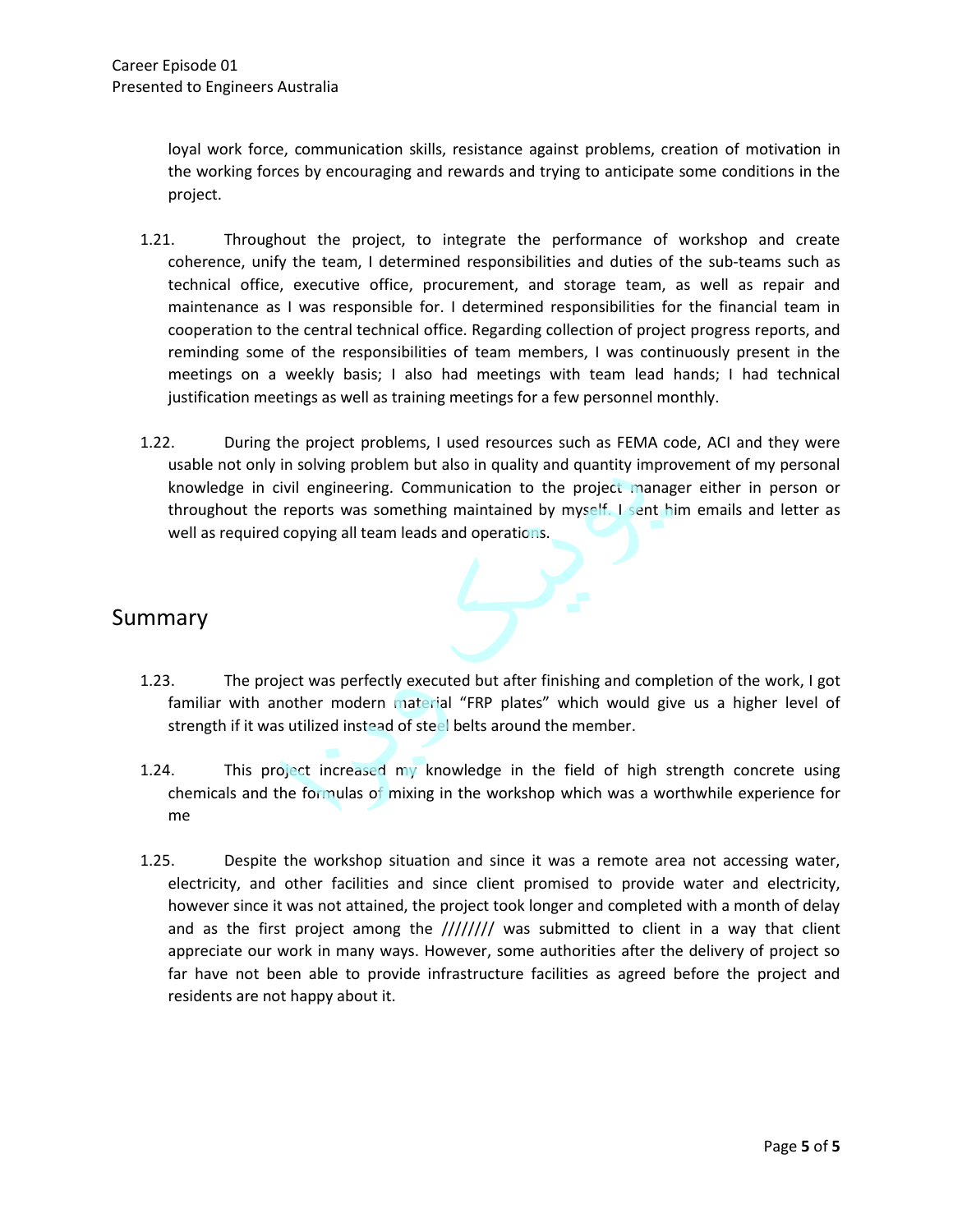### Introduction

2. 1. The title of this project is ///////////////; the initial estimate was a year and 6 months. The term I was active in this project was about 2 years. The full address of project was //////. The company I worked for was ////////////) located in //////////. I was civil engineer on site. The project started on April 30<sup>th</sup>, 20///////// and completed on November 1<sup>st</sup>, 20/////// and I worked there for the whole project period in the position of a civil engineer.

# Background

- 2. 2. Project original objective was construction of  $////////////$  The project phases were project primary estimation, holding the tender and selecting contractors, building permit obtaining from the related organizations and construction stages implementation (building, mechanical and electrical).
- 2. 3. My responsibilities and duties were: leading, supervising, and organizing site activities, equipment, and commissioning workshop, planning toward the objectives attainment and workshop activities, planning, organizing, and monitoring on the progress of every stage of production, studying and interpreting architectural and structural drawings, design and supervising on the corrected drawings (as built), executives details and plans and obtaining its verifications from supervising consultant engineering companies and or client. The other activities that I had were designing structural systems and skeleton of the building using the related engineering software and making sure of its strength according to the related codes, interpreting structural drawings and details to the team of engineers and technicians at the company, selecting proper construction methods, inspecting quality of materials according to the standards and then its verification to commit to purchase. In some other points of project, I also analyzed and designed building skeleton system according to both static and dynamic seismic methods. I sampled and tested soil to determine quality and base strength of structure; I also estimated overall costs and corrective measures. I negotiated to the client financial team and or consultant in this regard. I arranged for technical meeting and I was either part of a teamwork, lead a team or integrated my activities into a teamwork.
- 2. 4. On the other hand, I was also personally conducting the following responsibilities and duties as well as a professional civil engineer: selecting the most fit construction methods, studying, and testing the quality of materials according to the standards and then verification to purchase. I analyzed and design skeleton system of buildings according to both static and dynamic method; I sampled the soil and tested to determine the quality and base strength of the structure. I estimated overall costs and took corrective measures and negotiated to the client financial teams and consultants in this regard. I redesigned parts of structure according to the structure. I estimated overall costs and took corrective measures and negotiated to the client financial teams and consultants in this regard. I redesigned parts of structure according to the new use titled as built. I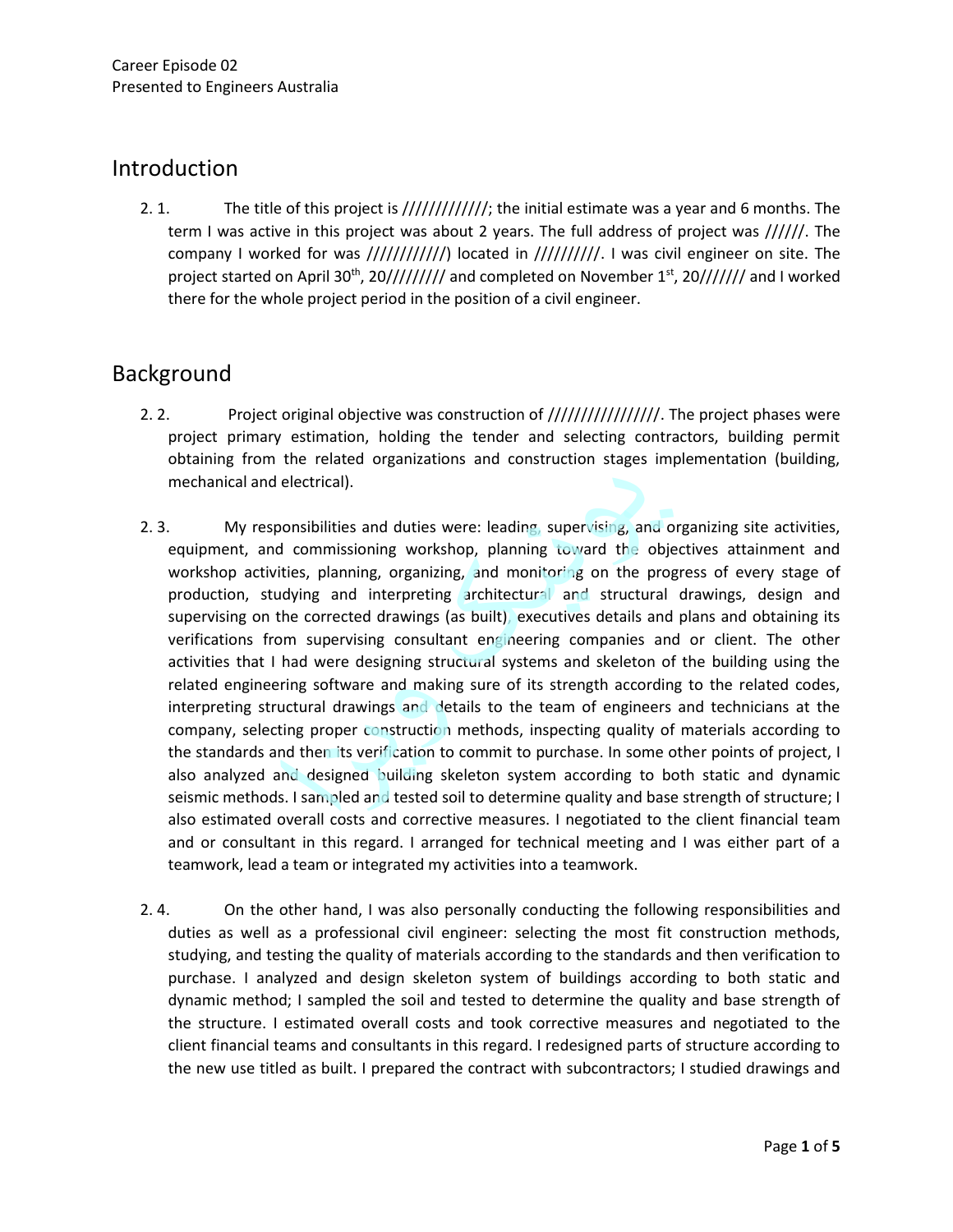prepared proposals for executive operations. I prepared work order for modification in the primary drafts according to the suggestions and I prepared invoices as well.

2. 5. An organizational chart of the project could be depicted as below:



# Personal Engineering Activity

2. 6. In the analysis of existing structure, I performed strength evaluation test to make sure of quality of executing existing skeleton. I inspected over 50% of the welds in the steel connections through MT and UT tests. In this part, I realized many connections are not strong enough. I applied rewelding to improve. To determine the compressive strength of concrete, I randomly performed core testing which afterwards, I realized that the test is acceptable. I remodeled the current structure for analysis of structure, design of the remainder of skeleton and designing stiffener parts including eccentric braced frame with dual vertical links, stiffener parts, wall posts etc. I sent the results to the central head office and client. Some of the changes and reinforcements that I made were as following: stiffening columns connection at higher storeys using seismic column splice, changing some of the girder connections to column one using rigid connections schedule, adding some gusset plates and cover plates in rigid joints. I tried to minimize the number of dead loads and replace it with lighter materials in loading new model including reduction in the weight of interior partitions using new generation walls of fiber cement board (FCB) with stone wool and polystyrene layer (German Technology). I replaced ACP (Aluminum Composite Panels) instead of stone panels in the facade. I changed flooring materials from ceramics to light weighted floor covers. I upgraded the cooling system from wet cooling minimize the number of dead loads and replace it with lighter mat<br>including reduction in the weight of interior partitions using nev<br>cement board (FCB) with stone wool and polystyrene layer (German<br>(Aluminum Composite Pane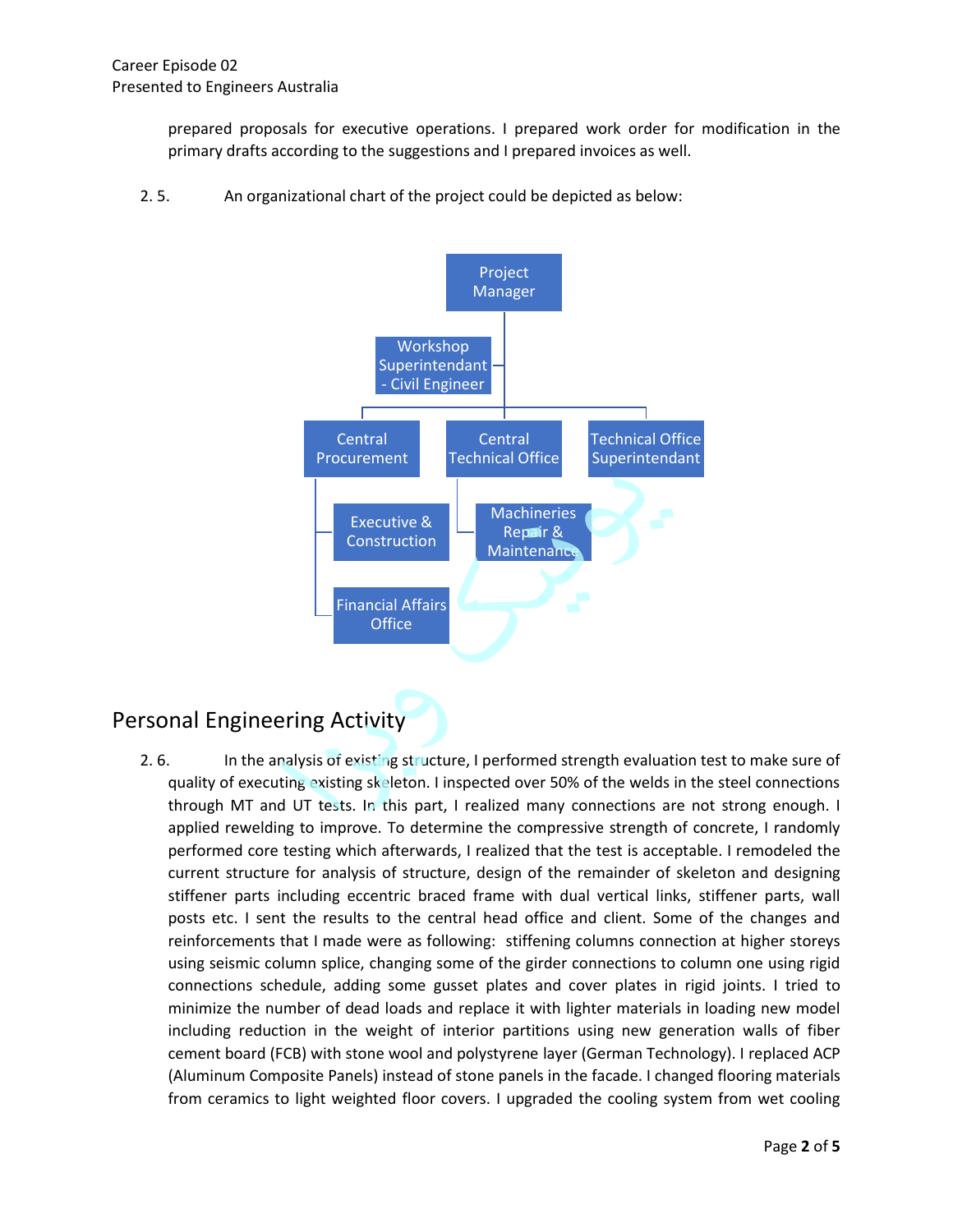tower to the new technology of VRF (Variable Refringent Flow) giving us the capacity of eliminating tower load from the roof. Final list of required steel parts after drawings detailing using AutoCAD software by draftsperson and my final verification were submitted to the central office for construction in plant.

- 2. 7. Some of the resources and books I applied were including the book of Fundamentals of steel construction by Reza Khodadadi, structural Steel Design 5<sup>th</sup> Edition by Jack C. McCormac and Designing Steel Structures based on Iran Code of Construction by Dr. Shapoor Tahouni; I also studied the book in Experimental Study on the Static Behaviour of the Y-typed Bracing by T., Hisatoku, T. Segawa, H. Mukai. I attended in the training course on ETABS by the Educational Vocation Organization of Iran and obtained degree No/////; I also attended training seminar on design and execution of bolted connections in steel structures by Dr. ////////// //////////// I participated in the training course of SAFE software for modelling slabs and foundation. Some of the software I used were ETABS, SAFE and Autodesk AutoCAD. I applied part 10 from national construction regulations and Code 2800 in seismic forces. I used Primavera to control project considering 3 dimensions of time, costs, and quality all throughout the project execution.
- 2. 8. I had discussion and joint consulting team meetings in certain intervals to make sure of matching changing in spaces according to the architectural and open spaces standards as well as studying efficiency of new ventilation system and matching to the Iran climate; my team members were //////////////////.
- 2. 9. I prepared reports after reading all reports I received from teams on structural analysis and prepared a final report to be sent to the municipality for executive permit obtaining; I sent the invoices to the financial team and municipality accounting and project manager to supply project financially. I prepared physical progress reports for the construction operations and forwarded them to the project control unit at municipality and project manager. I had tight meetings daily with technical team experts to expedite project activities. I also had meetings at the discretion of project manager with client reps to study the project progress and obtain supervising team approvals.
- 2. 10. The virtual model that I designed using software and the help of my team was approved by the client later and its executive details titled as built drawings were prepared and made as work order. In this project, considering FEMA standards and possible hazards including software risk, human resources risk as well as information, I defined the safety coefficient to the ratio of 0.15 for the entire project.
- 2. 11. Considering the schedule that I prepared for the safety training to be held on a weekly basis for executive personnel and send daily control checklists by HSE expert, using punishment and reward system, I convinced personnel to the use of safety equipment.
- 2. 12. Another project defined in between was construction/execution of a 6-storey building with parking use including 3 basement slabs as well as 3 up ground floors using Top Down and reward system, I convinced personnel to the use or sarety equipment.<br>
2.12. Another project defined in between was construction/execution of a 6-storey building<br>
with parking use including 3 basement slabs as well as 3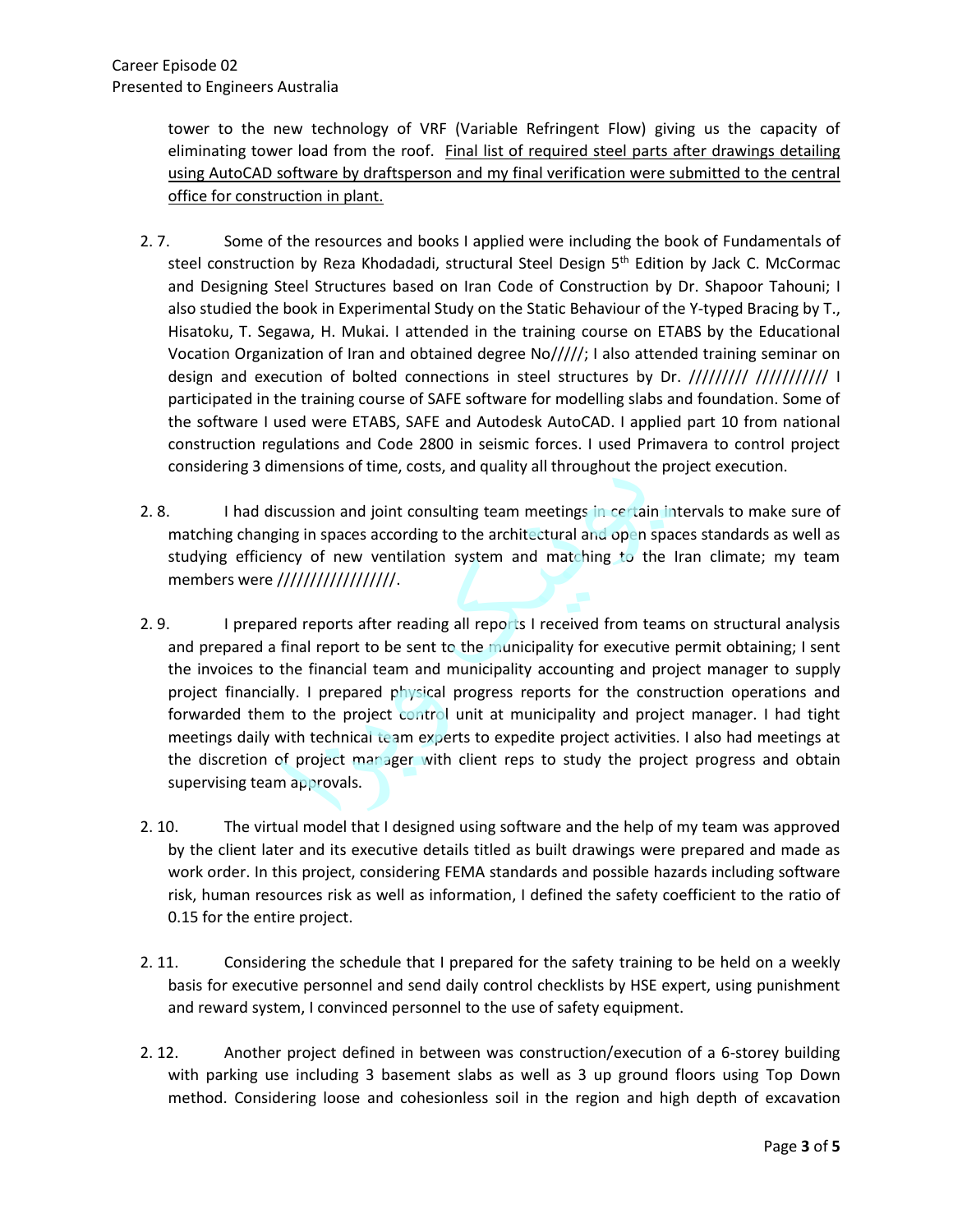which made the risk of neighboring building total collapse doubled, I held several meetings with the presence and cooperation of different engineers and getting their opinions on the activity. We talked bout retaining structure or separate pile driving to stabilize the neighbouring building. After my wide researches and studies, I in a team cooperative and discussed manner, opted for the Top Down method and finally after client and consultant engineering company involvement, this method was approved and executed through the following stages:

- Casting of precast reinforced columns and fixing couplers for the aim of connection of beams at required levels in the workshop next to the site.
- Excavation then installation of precast members using lean concrete.
- Excavation to the first basement then construction of the first slab on a stone rubble soling which was laid uniformly.
- Constructing the two other floors using the same way.
- Carrying the foundation out and completion of the whole cavitation.
- 2. 13. I applied the following engineering resources: "Deep Excavation: Theory & Practice" by Chang-Yu Ou, "The Construction of Deep and Complex Basements and underground structures within extremely difficult urban environment" by Raymond W M Wong. I also participated in the training course held on stabilizing of deep cavitation holes. I used 3D Max for modelling; I applied BS 8002:2015 Code for Practice in Earth Retaining Structures. I also used Primavera to control project considering 3 dimensions of time, costs, and quality throughout the project execution. My colleagues were/////////////
- 2. 14. I submitted project progress reports to the client technical office as well as consultant engineering company. I prepared report regarding some of the equipment and excavation machineries such as Bob Cat from the client equipment supply unit. There was no type of settlement or damage observed in the neighboring building at the end of this project and within the time and expenses as assigned, the project of parking structure was completed.
- 2.15. In the second parking project, considering the higher rate of hazards for human resources in execution of this method, other than the training course that was obligatory, as a professional civil engineering considering safety as my number 1 priority, I increased my safety control representatives all over the site so that they control and watch proper use of safety equipment on site.

#### Summary

2. 16. Considering the limitations that I had in Farsi language and lack of proper and good resources translated in the filed, throughout the project, I had resort to variety of books and BS Standards in English and make sure of proper application of method. I also tried to translate standards in English and make sure of proper application of method. I also tried to translate standards in English and make sure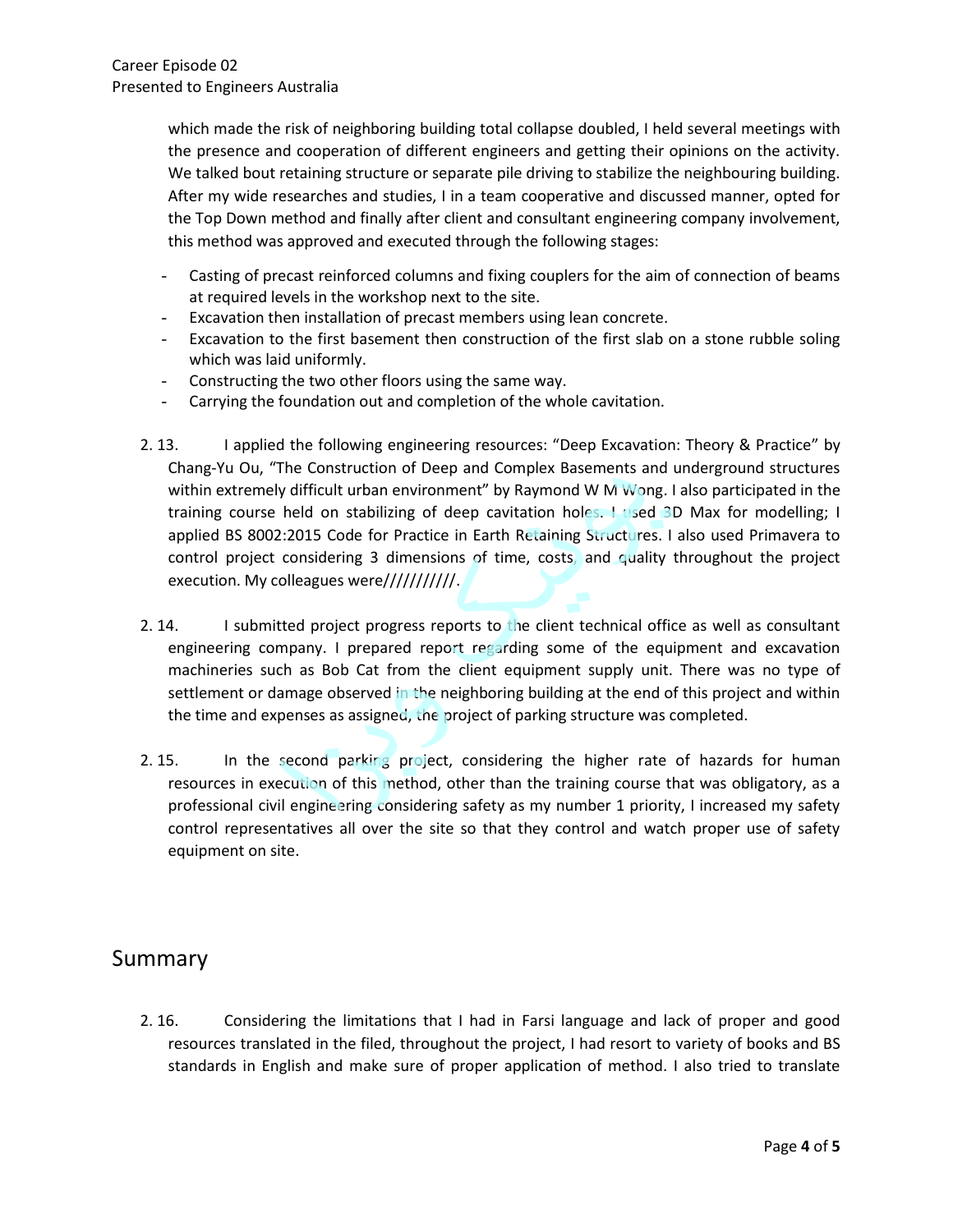couple of website materials to find light materials for use; all was a good opportunity for me to improve my English language competencies.

- 2. 17. Some of my achievements in this project were working out the project within the time and budget as allocated; gaining teamwork skills and team people management within different cultures and behaviours; analysis of technical data, assessment, and finding solution, team decision making, deep cooperation to the project manager and other activities that made this project a model and superior work.
- 2. 18. There was a great decrease in risks using my proposed suggestion; there was also a 20% time saved in the work execution using the same method. I increased my knowledge in lightweight steel frames, LSF. I gained new experiences regarding weld tests and monitoring on welding process. I gained good dominance in designing steel structure building using Load and Resistance Factor Design, LRFD. Also, I could calculate using Allowable Stress Design. I gained a lot of other experiences making me well and deeply experienced engineer for future.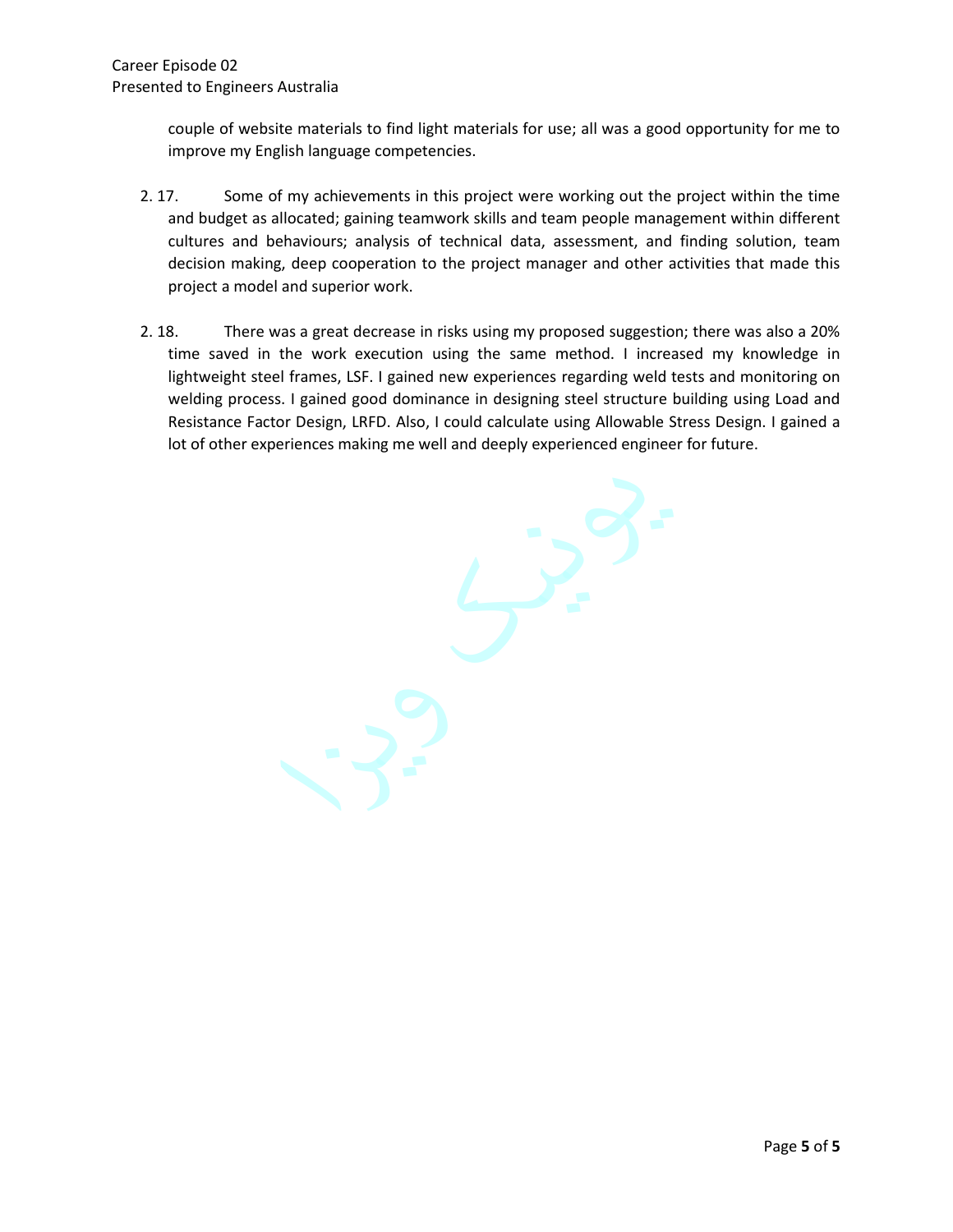### Introduction

3. 1. The title of this project is //////////////////. The project took 2 months for design and 14 months for execution. 2 months during the design, I worked full time and 14 months was an case by case according to the activities assigned to me in the project. The project physical location was //////////. The company that I worked in this project for as mentioned in my curriculum vitae was //////////. The office address is ////////////. The company email is /////// I was as a civil engineer- structural design team lead. The design of project started on December 12,20///// and completed on February 12, 20/////// which I worked on it in the office.

# Background

- 3. 2. The main objective of project was construction of mass residential units in a short-term time using new construction methods of earthquake resistant skeleton structures and development of /////////. The total phases of project were architectural and structural design of building as the first phase; design and fabrication of required concrete forms at the plant site and transferring to the project site; execution of structure and skeleton using the special instructions and finally façade and partitioning and finishing of the building.
- 3. 3. As a professional civil engineer, I was assigned with the following duties and responsibilities to take care:
	- ➢ Designing structural systems and skeleton of building using related engineering software and making sure of its resistance according to the related codes
	- ➢ Analysis and design of building skeleton system according to both static and dynamic methods
	- $\triangleright$  Research and decision making regarding the most suitable construction methods proportionate with client conditions
	- ➢ Coordination and leading a team of 4 people and research regarding the advantages and disadvantages and execution costs using new formwok method
	- ➢ Designing skeleton using shear walls system and Cobiax two-way flat slab
	- $\triangleright$  Designing form types proportionate with tables and flying forms method
	- ➢ Interpreting designed drawings in the meetings held with the contractor and describing details of designed forms according to the manufacturing group,
- $\triangleright$  Research and learning mentioned formwork system proper execution method and A Research and learning mentioned formwork system proper execution method<br>holding meetings to train engineers and technicians of the executive company<br>*Page*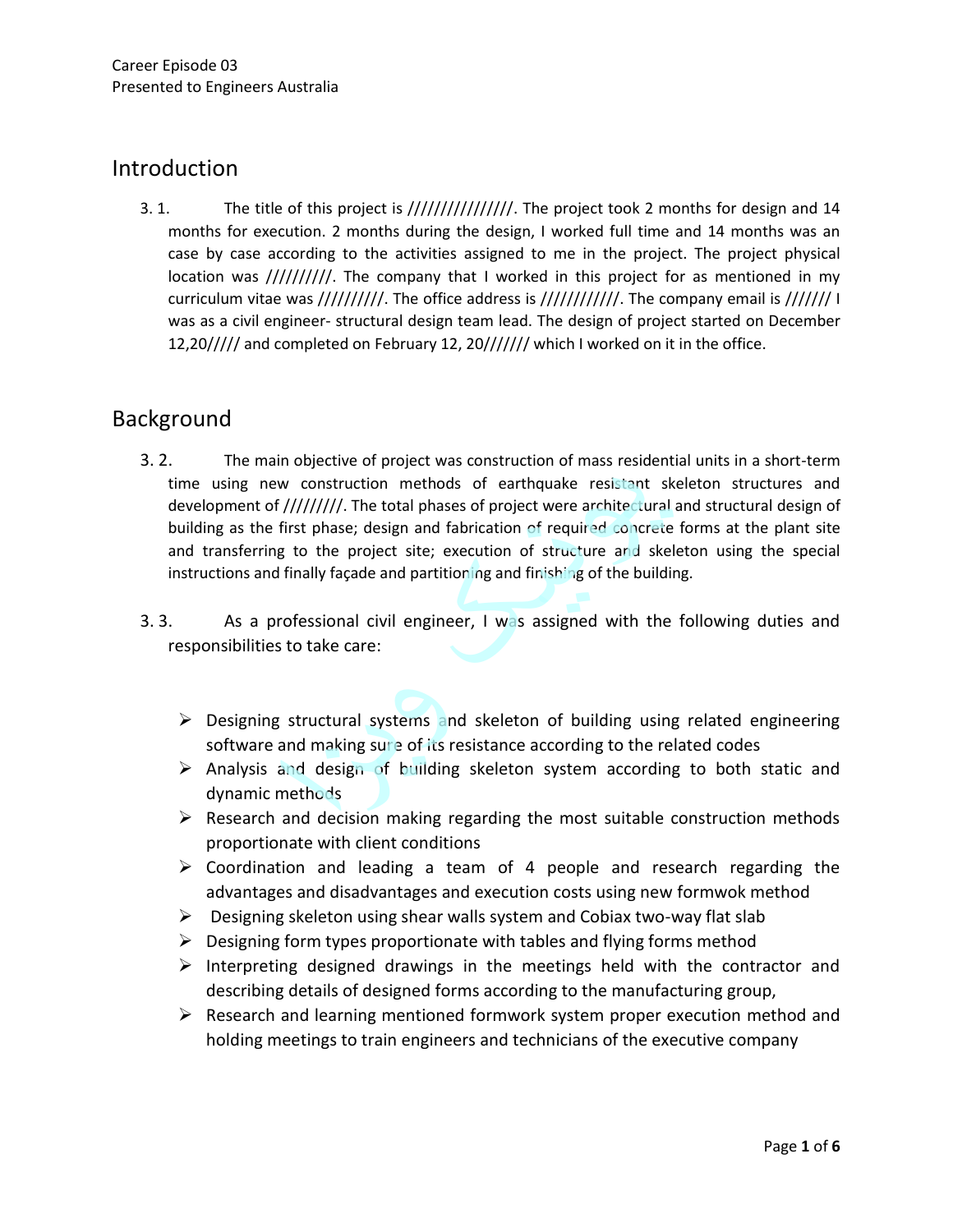3. 4. The organizational chart of the project is as following:



3. 5. The deadline for the project as set by the client was 14 months for design and construction phase completion, therefore  $\frac{1}{1}$  was thinking of a method to apply to finish early. Considering the shortages and weakness we have in Iran especially in application of modern methods, majority of concrete skeletons are executed by the traditional method of timber form work which is slow and waste of time. Therefore, I resorted to "Utilizing one of engineering form work systems" and so I could expedite the work and complete structure sooner making completion of 288 units in a period of 12 months possible.

### Personal Engineering Activity

3. 6. During the work, my team and I were introduced to new expedite execution methods in concrete buildings construction, especially tunnel form concrete building and after more concentration and better introduction to Fly Forms International L.L.C located in Dubai, I collected a good deal of information and data on design and assembly. In this method, walls and ceiling are simultaneously concreted using special concrete forms and using artificial heat concrete achieves 56% of required resistance and strength within 3 days and makes it possible for form's removal. In this manner, *Cocated in Dubai, I collected a good deal of information*<br>assembly. In this method, walls and ceiling are simultaneousl<br>concrete forms and using artificial heat concrete achieves 56<br>and strength within 3 days and makes it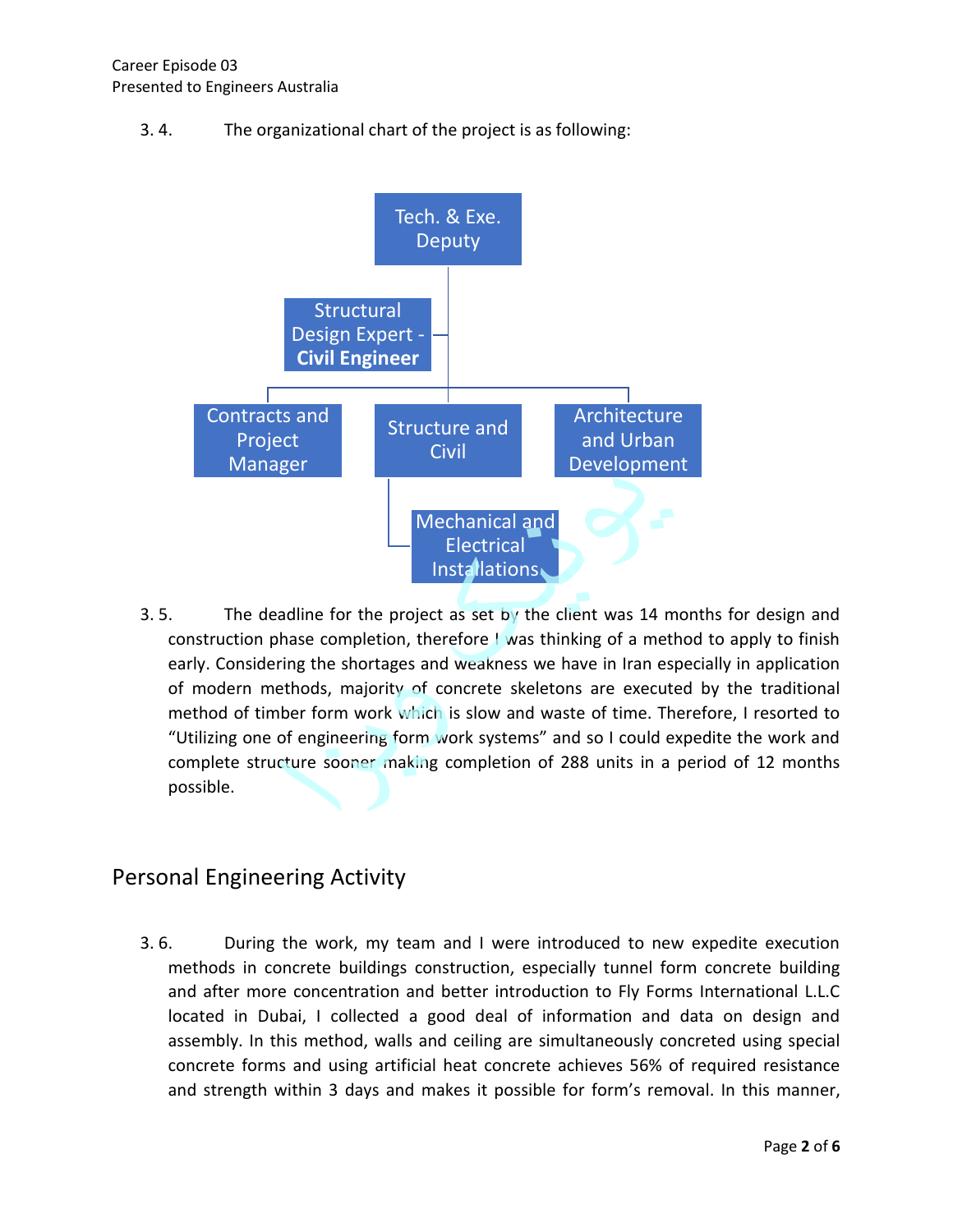each story execution considering its shuttering works, bar weaving and concreting took only 7 days in total foundation and skeleton of each building would entirely complete within only 55 days

- 3. 7. Simultaneous execution of skeleton, mechanical and electrical distribution paths inside the walls was one of the biggest merits which could expedite the execution procedure. In general, designed structure was carried out in the following manner through the contractor:
	- $\triangleright$  Mat foundation execution and planting of root bars for the purpose of overlapping to wall bars then concreting the foundation
	- ➢ Manufacturing of table and fly forms at the plant site out of workshop and then transferring to the workshop place
	- $\triangleright$  Crane tower installation in proper elevation besides each building
	- ➢ Walls reinforcements in the considered places and installing installations ducts between reinforcements
	- $\triangleright$  Transferring cubical shaped forms as assembled from the floor to its precise place and fixing them to one another using bolts
	- ➢ Weaving ceiling reinforcement mesh first layer and installing Cobiax polystyrene balls in between and then execution of second layer of reinforcement mesh
	- $\triangleright$  Concreting the ceiling and walls using telescopic concrete pump
	- $\triangleright$  Generating heat in the closed spaced under forms for a period of 3 days
	- $\triangleright$  Removal of forms and shifting by special trolley then transferring to the higher level by crane tower
- 3. 8. I applied the following resources and references as a professional civil engineer resorting to reliable resources and credible references:
	- ➢ Dr Edward G Nawy; Concrete Construction Engineering Handbook to review and remind shear walls design method
	- ➢ Concrete Structures Design written by Dr. Davoud Mostoufi Nezhad
	- ➢ David W Johnston; Design and Construction of Concrete Form Work to get knowledge and information about existing standards in design of parts and components of form including temporary beams, hydraulic proprs and thickness of plates
- ➢ Formwork for modern, efficient concrete construction to gain information Formwork for modern, efficient concrete construction to gain regarding how to do form work and the most appropriate time to do it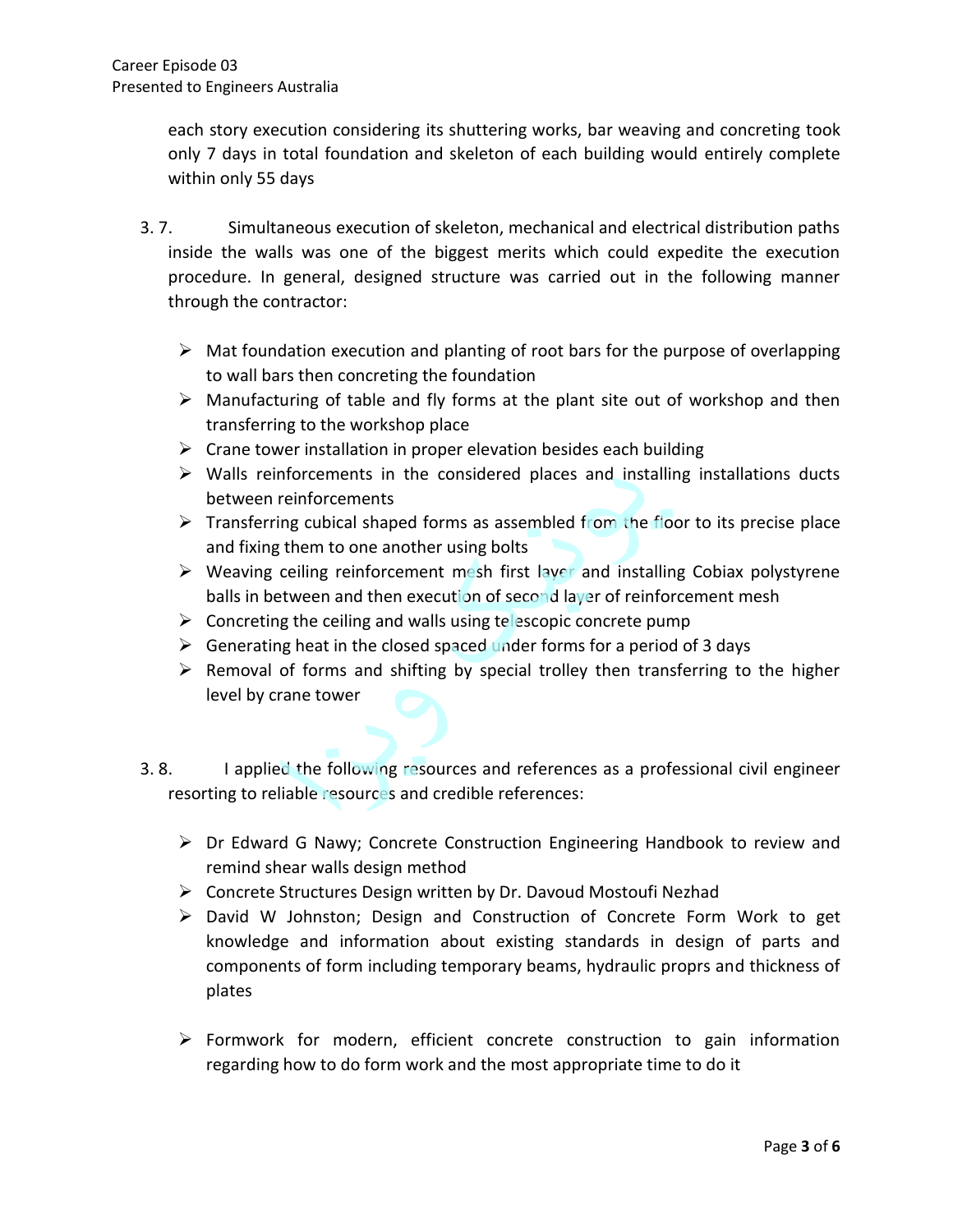- ➢ ///////////and //////////to gain knowledge on details and execution procedure.
- 3. 9. On a continuing professional development basis, I also attended the seminar of //////// in high rise buildings held by ////////////////. In this 8-hour compressed session, I gained good deal of information regarding technology of constructing concrete buildings by the lecturers especially in the part regarding standards of executing Cobiax ceiling.
- 3. 10. Regarding software and tools, I used Etabs for modelling the entire building and to design the foundation, I used SAFE. To make sure, separately using SAFE, I remodelled and analyzed the ceilings. I used Autodesk AutoCAD software for modelling details of form plates and components. I applied code 2800 in determining seismic forces and time, Iranian national construction regulations as well as ACI318-6.2 "Removal of Forms, Shores, and Reshoring". The method that I applied was artificial heat creation method in closed chamber which was a simple idea I applied as a creative engineer for concreting in the winter time and in lower temperature zones; while in the below zero temperature all civil projects and construction works were halted, we were working.
- 3. 11. Hereby, my thanks goes to my team of engineer, Mr. //////////, senior expert of civil, Mr. ///////////////, manager of /////////////////., Mr. //////////, senior expert in ////////////////, Mr. //////////////, senior expert in electronic installations and senior member of ////////////// as well as Mr. ////////////, manager of soil mechanics lab.
- 3. 12. */////////////*// had great deal of experiences in Doha, Qatar in execution of such building and I applied his deep expertise. Mr.  $\frac{1}{1}$ ////////////////////////// also as my team members in pre-design stage of mechanical and electrical installations were experts and Mr. ///////////////////// helped me in receiving information on regional soil quality after soil mechanic lab tests.
- 3. 13. I had great deal of communication; I sent and received reports to the research department of ////////////////////// also received ////////////////. I sent drafts of designed drawings to the reviewing committee in ///////////// Association to receive the approval for execution.
- 3. 14. I had repeated meetings with executing contractor company regarding transfer of information and interpretation of drawings. I attended meetings with the engineering of reviewing committee to convince them and obtain agreement for execution using this method as it was the first time this method was ever applied in  $\frac{1}{1}{\frac{1}{1}{\frac{1}{1}{\frac{1}{1}{\frac{1}{1}{\frac{1}{1}{\frac{1}{1}{\frac{1}{1}{\frac{1}{1}{\frac{1}{1}{\frac{1}{1}{\frac{1}{1}{\frac{1}{1}{\frac{1}{1}{\frac{1}{1}{\frac{1}{1}{\frac{1}{1}{\frac{1}{1}{\frac{1}{1}{\frac{1}{1}{\frac{1}{1}{\frac{1}{1}{\frac{$ previewing committee to convince them and obtain agreement for execution using this<br>method as it was the first time this method was ever applied in ////////////////////<br>prepared executive drawings for main structure and fo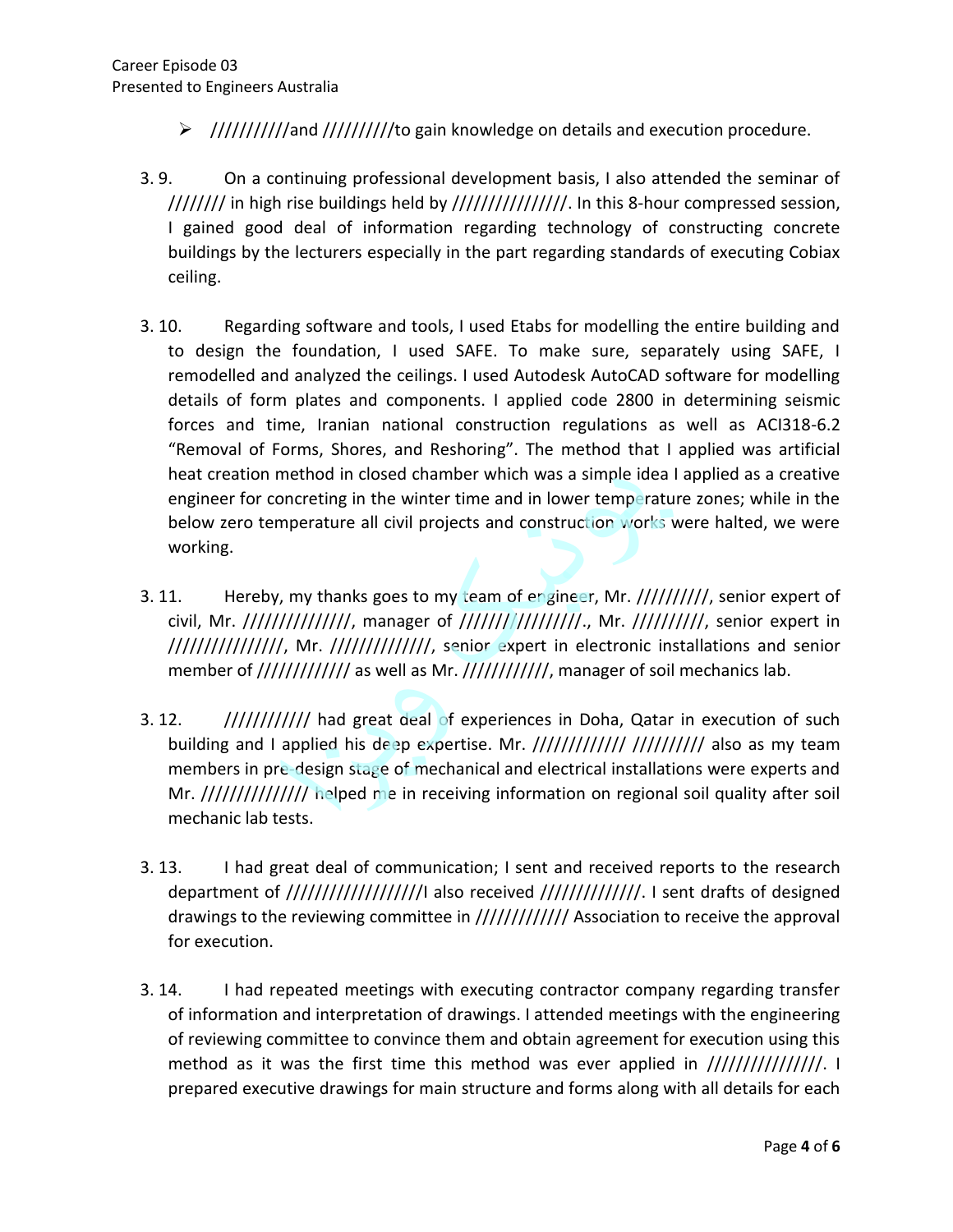block type within 55 working days. I obtained approvals from pertinent organizations and submitted to the client; however, project started within the time but considering budgeting problems of executing company with 12 months delay it was completed.

- 3. 15. This system considering the below conditions as of safety had highest percentage of safety comparing to the traditional methods: decking with non-slip surfaces to increase and enhance safety, interconnected truss members to offer safer workplace for the labor, falsework units were assembled on the ground surface so that high elevation work hazards are minimized. The sole hazard that we were facing in this operation was transfer of forms from the underground to the higher floor in which with my instructions was conducted according to the safety instructions so that I could minimize all possible hazards. In the design of main structure, despite application of all precision in design time, defined coefficients in the ACI 318-05 code during calculation were applied manually and in software computation also, I applied a 95% utilization factor limit.
- 3. 16. Providing safe and proper working environment was one of the contractor company responsibilities, even though during the first times of form work and its transfer by crane tower, I and another team member would be physically present on site and make sure of proper capacity and capability of executive team in handling the work in safe and standard condition.
- 3. 17. I communicated with the form working company through email and used English as the language of communication; moreover, there were websites that I used their information in English language; in translation of the book Dr. Edward G Nawy and its comparison to the Dr. Davood Mostoufi book also before this project, I had really improved my English language competencies. Repeatability property of forms and its replacement feasibility instead of wood forms after several times of using had imposed lower costs to us; moreover, using the traditional execution method, large quantity of wood was wasted and in this system if replaced to large extent this is prevented and I consider this part as my contribution to the environment and greener earth.
- 3. 18. Majority of my activities within this project did not have a management nature but mainly a team and knowledge and information and standard based movement in handling a civil and construction engineering project activities toward objectives. 6 people as above-mentioned were my team personnel and all of us in a creative and active team work were eager to conduct the project activities within the best active team work were eager to conduct the project at technology application, time, and budget.